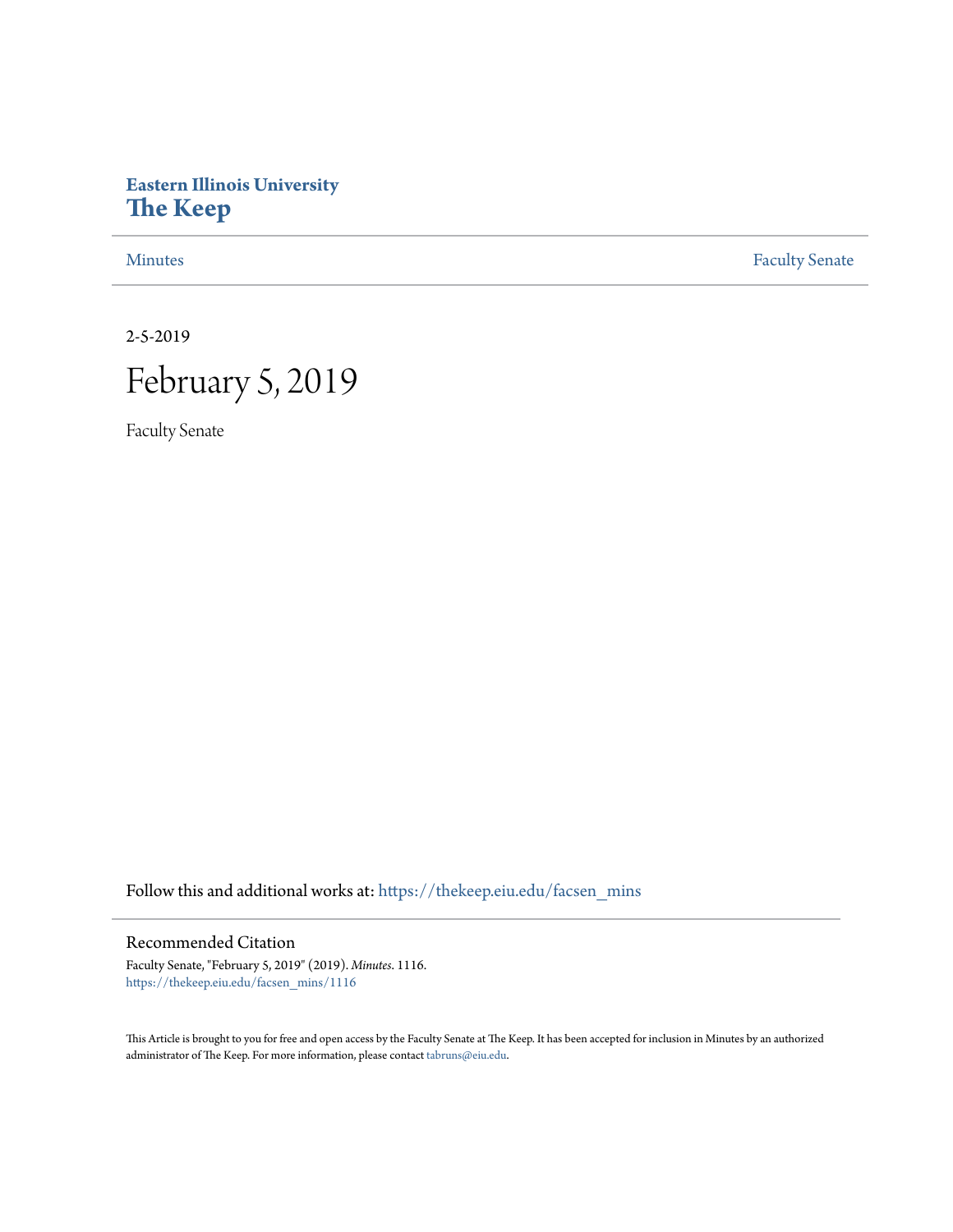*Note: This minutes is a summary of the proceeding, not a verbatim transcript.*

Attendance: Abebe, Bruns, Chahyadi, Corrigan, Holly, Hugo, Hung, Oliver, Shaw, Stowell, Wharram, VanGunten Student Senate Representative: Gordon Guests: Provost Gatrell, Dr. Jeanne Lord, Dr. Jake Emmett, Dr. Krakenbracker, Dr. Anita Shelton (CLAS), Ms. Haynes (DEN)

Bruns called meeting to order at 2:04 pm.

Stowell moved to accept minutes from last meeting. Seconded Wharram. All pass.

Dr. Lord from CHHS reporting on the establishing the new college. Dr. Emmett is the Associate Dean. Created new introduction sheet. There's a second sheet for students. Human Services and Community Leadership, Nutrition and Dietetics from FCS now in CHHS. Fashion Merchandizing to CLAS. Hospitality and Tourism in Lumpkin. Talked to stakeholders around campus about the new college. Formed joint alumni board with CoE. First goal is to create visibility first on campus, and then off campus. Started collaborating with SBHC with Dr. Ranchero. Spoke to providers there about the new college. The message is that the new role of CHHS is to be resource for SBHC, with qualified graduates and students and faculty. Met with Coles County Public Health as well. This will hopefully create opportunities for internships, jobs, experience opportunities. Identified undergrad research as a main objective, because it leads to retention. Created a research scholarship SURF, 4 of those. A research for faculty interdisciplinary award. This means establishing various committees that are required for a college to work. Needed to draft up a new policy set for the college. There's a GA working on social media page. Third focus is student mentoring. Identified study abroad internships as a focus for the college. Also targeted Honors program. Health promotion started their honors program. Focus on recruitment, especially for new units. Needed new recruiting material and new marketing programs. Established new mission statement. Outreach programs are critical to the college's mission. Child and Family Life Center offering more opportunities. Adult fitness center. Childcare center. Autism program. STEP program for students with autism spectrum. Master in Aging Studies under Human Services and Community Leadership. Three different accelerated Masters program.

Stowell: For the online courses, are there other dept doing online?

Lord: Health Promotion thinking to take the Emergency Management program online.

Oliver: Thank you for the work you've done.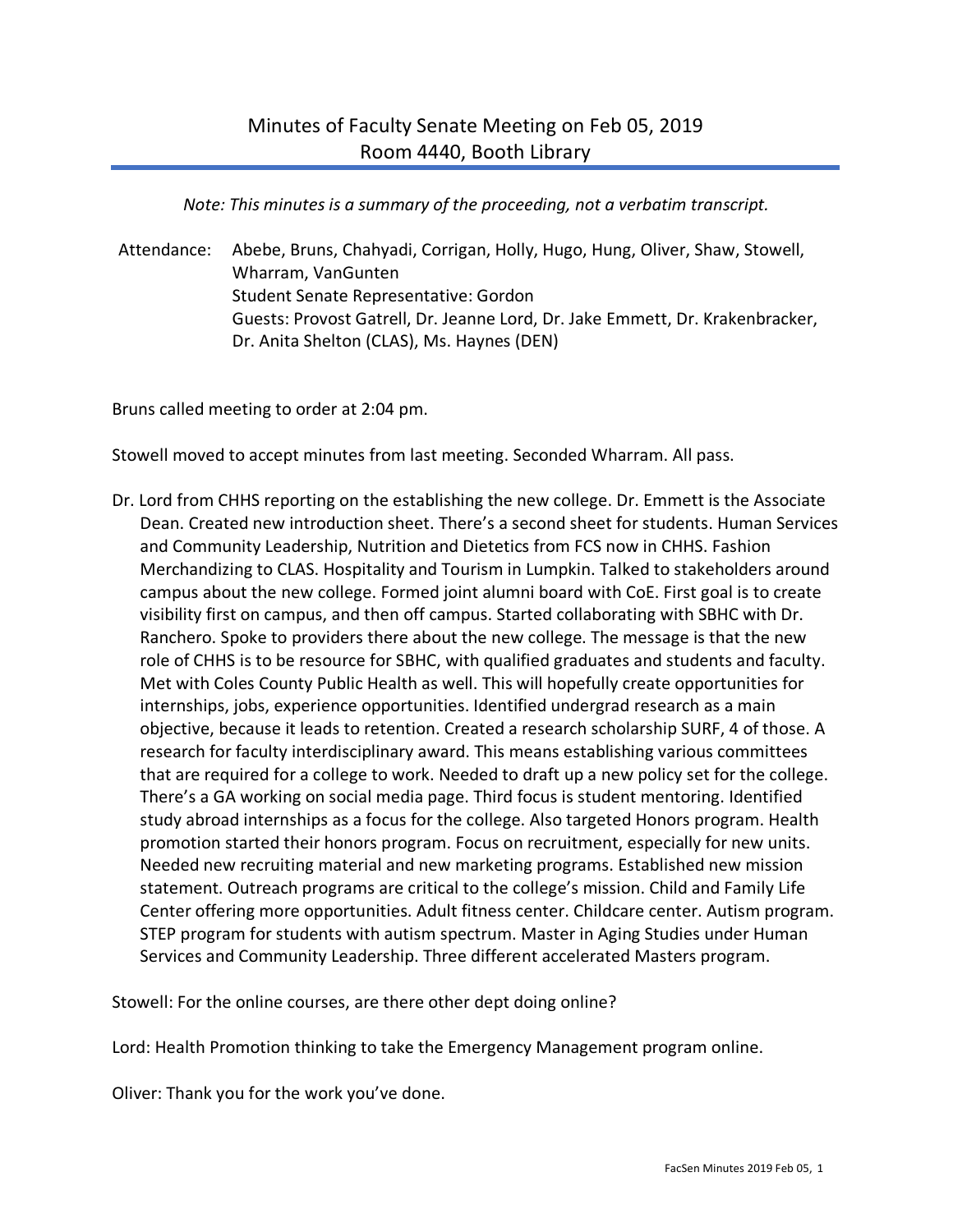Bruns: What are some of the surprises in setting up the new college?

- Lord: More along the areas of budgets and accounts, the behind the scene things that need to be in place to get a college functioning.
- Abebe: The university is an asset to the community. The relationship with SBHC is an important piece and I am glad you're working on that. The reaching out to these regional stakeholders is important for our school.
- Gatrell: I want to thank Dr. Lord for the hard work and commitment to Eastern. The work of setting up a new college is hard work and I appreciate what you've done.

Report on Executive Board meeting with Dr. Glassman:

- Stowell: Updates that technology plan has been approved by BoT. The cost shift from dept to ITS so now purchasing for technology is done at ITS not out of dept budgets. The President Lecture series will be Feb 18, Dr. Gaines Foster from LSU. Glassman wishes to formalize the 360 review document, which we did. Also need to move forward with the Think Tank project.
- Bruns: I attended BoT to update on FacSen and share concerns from faculty via dept meetings, particularly focusing on the shift from cut-and-save to investment. Our school is moving towards positive direction but we need to have honest conversations about what our school's needs are.

Wharram: What's the scale for the topic and theme for the next year's lecture?

Bruns: Presented both to the President and he seems interested in both.

Committee Reports:

- Stowell: For Election committee we have the candidates. Plan to release announcement of election mid Feb. Election will take place prior to Spring Break. That will include the Constitutional changes.
- Oliver: From nomination, Chahyadi and I will analyze the vacancies. That typically follows the election. Few weeks ago, the assessment suggested that most of the committees are functioning as needed. To follow up on suggestion of adding library faculty to UTEC.
- Bruns: Awalt reached out to our Dean I nominated Stacey Knight-Davis and I am not aware of others.
- Oliver: Reached out to Brad Bennington on what will become of the Student Process committee.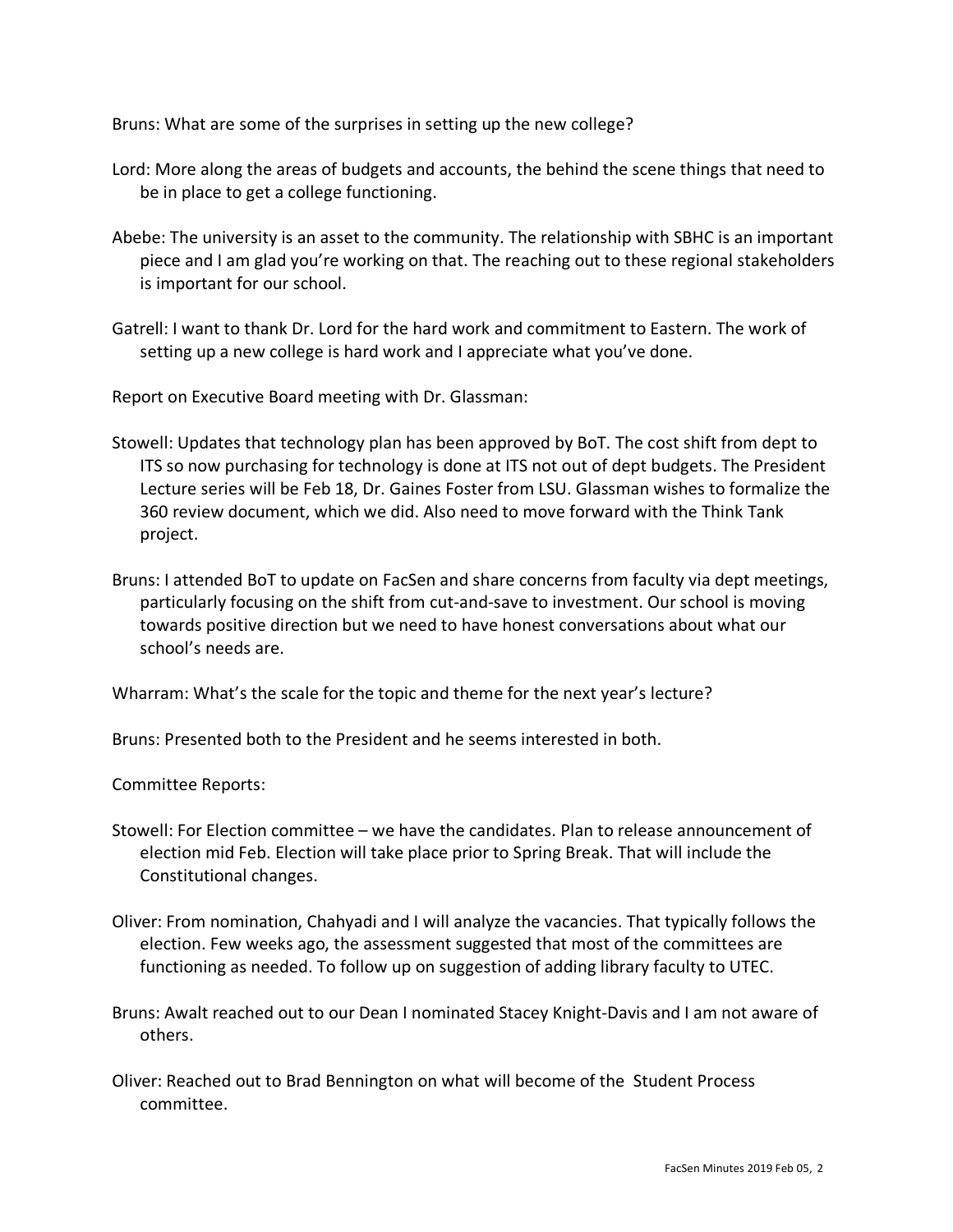- Gordon: Slimming down activities in Feb to ensure that campus can participate in the AAH month. Planning on spring election.
- Gatrell: Provost report. Some updates to vitalization process. All the programs listed as 1.2 or 1.3 are now stable. The programs have significant improvements. While some programs still struggle to meet IBHE enrollment standards, there are across-the-board effort to make improvements. Very pleased with the efforts and outcomes. Special Ed program went online and went 400% in enrollment. English program has increased first-time student enrollment. Want to acknowledge all the programs effort to make things better. About 14 to 15 searches authorized for late Dec to Jan. The majority of Unit B searches are place holders for Unit A. A list of the final requests will come in July. Some single year ACF some mutli year ACF now going on. Meeting with CAA to get advice on the model for GenEd coordinator. Hope to meet with CAA next week to work out some of the details about GenEd. We want to honor our commitment to HLC on making GenEd a core part of our university and to have significant faculty leadership in GenEd so that there's a process in place to appropriately monitor, assess, and manage our GenEd curricula. Changes to Redden Grant are being made. It has been cumbersome to spend the money that were awarded. Working with Deans since last year to streamline application process and spending money once awarded. Identify allocation methods consistent with participation rate, FTE, and spend rate. The model will be modified and reviewed every few years. The new model will emerge in Spring. The funding mechanism is that the Redden Fund is to improve on undergrad education. There really are no other restrictions on this. The new model will assign block grants to each college and then each college will determine how to evaluate applications and then to decided how to distribute the funding within that college. Dean searches are on the way. We announced Dr. Eirson will be CHHS.
- Hung: Concerning the Redden Grant rework, does this mean that the Deans will now be in charge of deciding who gets awards?
- Gatrell: The strength of the Redden is faculty center and faculty driven, but each college will figure out how to implement that.
- Olvier: You mentioned that the Redden Grant has been about \$130k/yr. Has that been consistent or has that grown?
- Gatrell: That depends on the crops performance. Betwen 128 and 135 each year.
- Shaw: What is the formula used in deciding how much each college will get?
- Gatrell: We determined the rate based on historic data, FTE, participation rate, win rate.
- Larry White: Faculty Advisory council to IBHE. The IBHE only has 1 vacant faculty slot appointed by Governor. One of the issues that the faculty advisory council talks about is increasing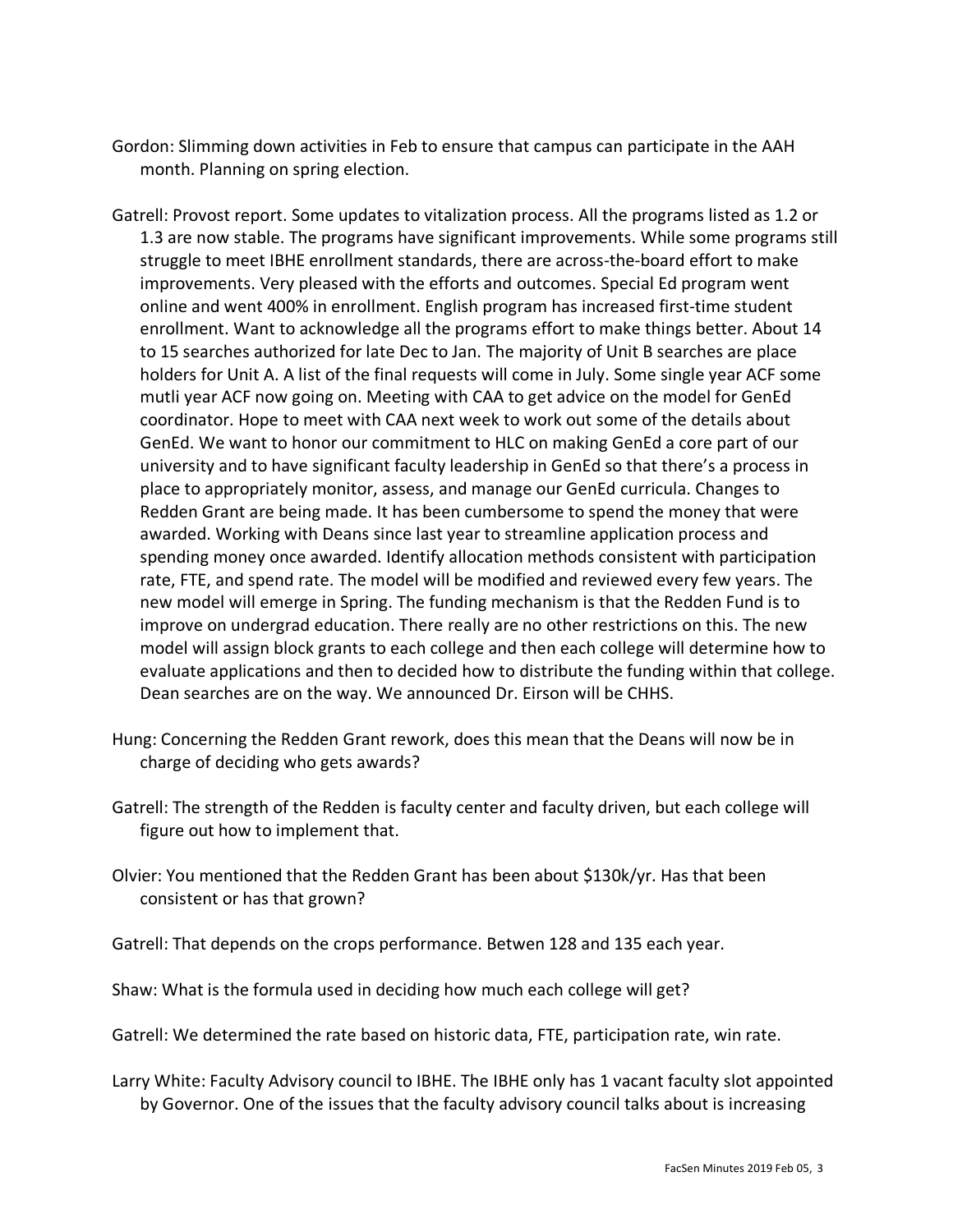faculty input into IBHE, to match the student representation which is student selected. There are 36 members on the faculty advisory council to IBHE. 12 from public universities, 12 from community colleges, 12 from private and for-profit schools. Three caucuses as well as joint meetings. Last year in April we hosted the FacAdv here at EIU, other campuses took interest in that. This year, at the start, we settled into 5 working groups, hoping to deliver outcomes to communicate with legislators, IBHE, and other constituents. I am on program prioritization and consolidation. At various levels, some state wide, like the Chapin-Brady bill, there have been talk of consolidating across campuses. That proposal has died. Though Brady did say that the bill might have died but the idea may still come back. We are looking at models from other states. Also discussion about issues on specific campuses, e.g., will the consolidation effort be faculty led or administration led, or driven by IBHE enrollment data? What is the right level of faculty engagement? One of the other groups is P20 outreach to show engagement of universities with pre-elementary through college, and to community. Another group looks at the Illinoiss Articulation Initiative, regarding acceptance of IAI credits at different schools. The nature of transferrable courses. That ties into the  $4<sup>th</sup>$  group, which looks at dual credit issues and regional dual credit systems. This comes up as more pressure to give students credits during HS courses. There is a lot of legislative push for that direction. Historically, the CC has been the main agent to offer those dual credits. There are now some conflicting issues regarding the credentializing of the CC instructors. The legislative pressure may run afoul the IBHE standards. Another issue is when HS has established relations with 4-year college out of state instead of with local CC. There is encouragement to have 4 years from within state to engage in the dual credit, like what EIU has. 5<sup>th</sup> group is This We Believe, focus on a one-page summary of the benefits of higher education to students, communities, and state. Hope to finalize around March/April, so it can be discussed with the legislature.

Hung: Any news on how other regionals are doing in terms of recovering enrollment?

- White: Large concern is about new resources needed for investment. Still no capital budget and that has been an outstanding issue for a while.
- Oliver: Dual credits our department is establishing a second dual credit program. Will our work be in conflict with what IBHE is working on?
- Gatrell: In the downstate model our faculty teach those courses. More similar to dual enrollment than dual credit. If a rural school doesn't have the right credneitaled person in place to teach. The traditional model – a coordinator model where we use K12 instructor that has Master + 18, and then they are the instructor on record. In our model, we have a coordinator to meet with the students and the instructors.

Abebe: Who decided the topic for the 5 groups? Faculty or IBHE?

White: The president, with help from the executive committee, then the specifics are honed by each of the groups.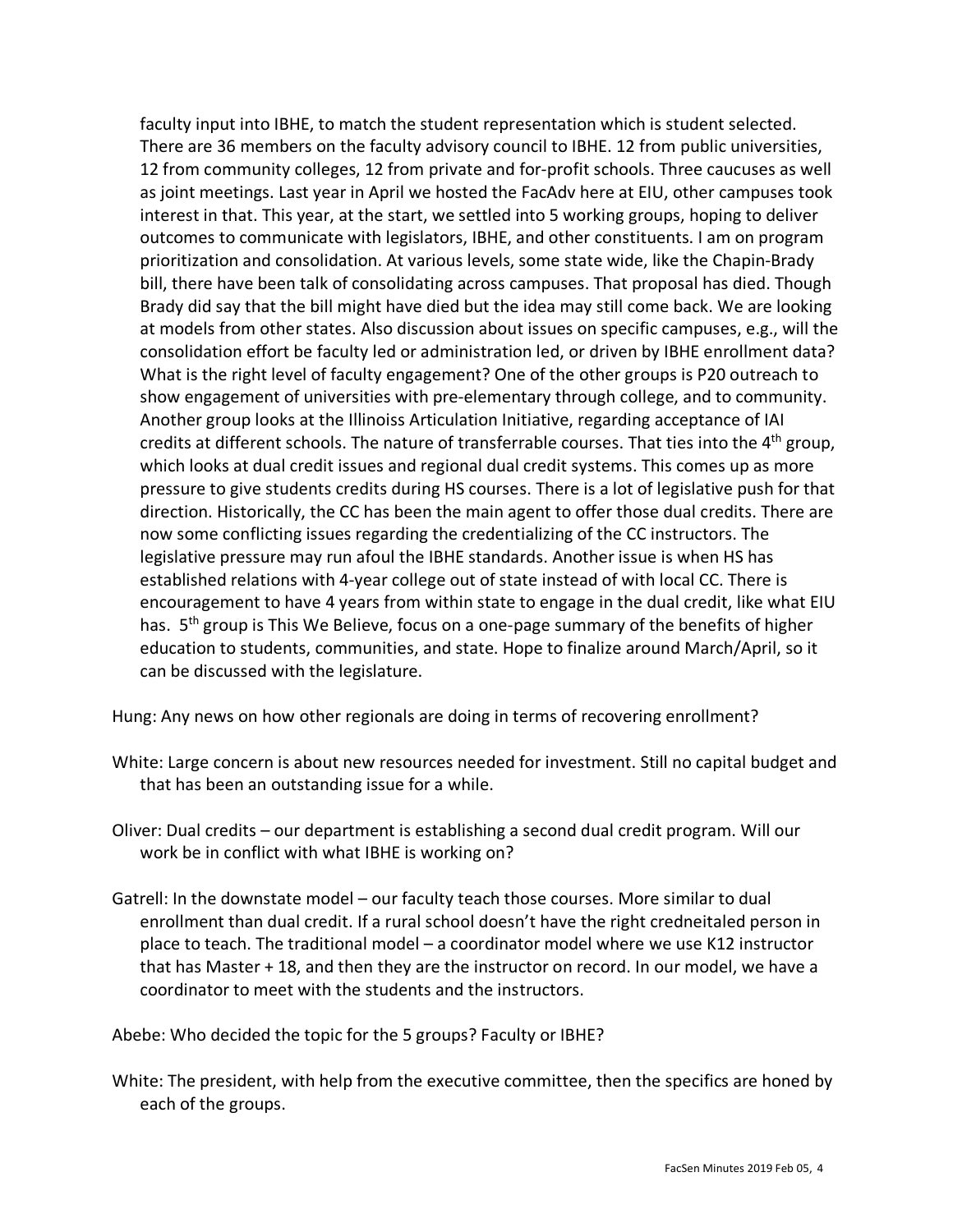- Abebe: Perhaps there might be other issues beyond what's covered in these 5? Second question, what is your sense: is the baccalaureate degree the only legitimate path towards success and fulfillment?
- White: I think the answer is clear that it is not the only way. But then, what do we do? We are facing pressure to abandon the baccalaureate model. For instance, teacher preparation. Few years ago, the teach ed requirements have increased, which led to decrease in pipeline and lacking students. Now the legislature is thinking of alternate paths which then circumvent the new safeguards. The FacAd council is pushing back hard on that. In other discussions, such as do people in IT need gen ed foundational courses? Many people can do well with self learning without the liberal arts education. So while it's not the only path, it is one path that is worth preserving and fighting for. For perspective, the people who are pushing the for-profit vocational models are sending their own kids to the elite colleges for the 4-year experience.

Abebe: declining completion rate might also be an important issue to look at.

- Bruns: On Feb 19, we will have Interim Dean Shelton from CLAS here to talk to us about the merging of CLAS. Then on Mar 5, Dr. Dobbs will talk about EIU in its environment. That'll be a step in setting up the Think Tank. April 16, Interim VP Drake will come talk about VP Student Affairs. We will invite VP McCann in Fall. Possibly invite Athletic Director Michael as well.
- Bruns: I do not wish to overstep the bounds of work currently going on in drafting these proposals for establishing a dedicated ACF seat.

VanGunten: I think the 1 year term seems too quick. Why did we choose 1 year?

- Stowell: Stipulation is 4<sup>th</sup> semester for Unit A. Also there is the point of missing an incentive for ACF to be on FacSen. For Unit A, there is an incentive in terms of documented work/service. Though this will open the door wider to encourage participation, there's no actual incentive for ACF. So if there's an incentive, then maybe we don't need a dedicated seat.
- Bruns: From my conversations, the ACF is seeing that a dedicated seat represents a reserved voice and channel. They are interested in that.

Stowell: But there's no historical record for that level of interest.

Oliver: I will be happy to support this resolution if you think this will generate new interests.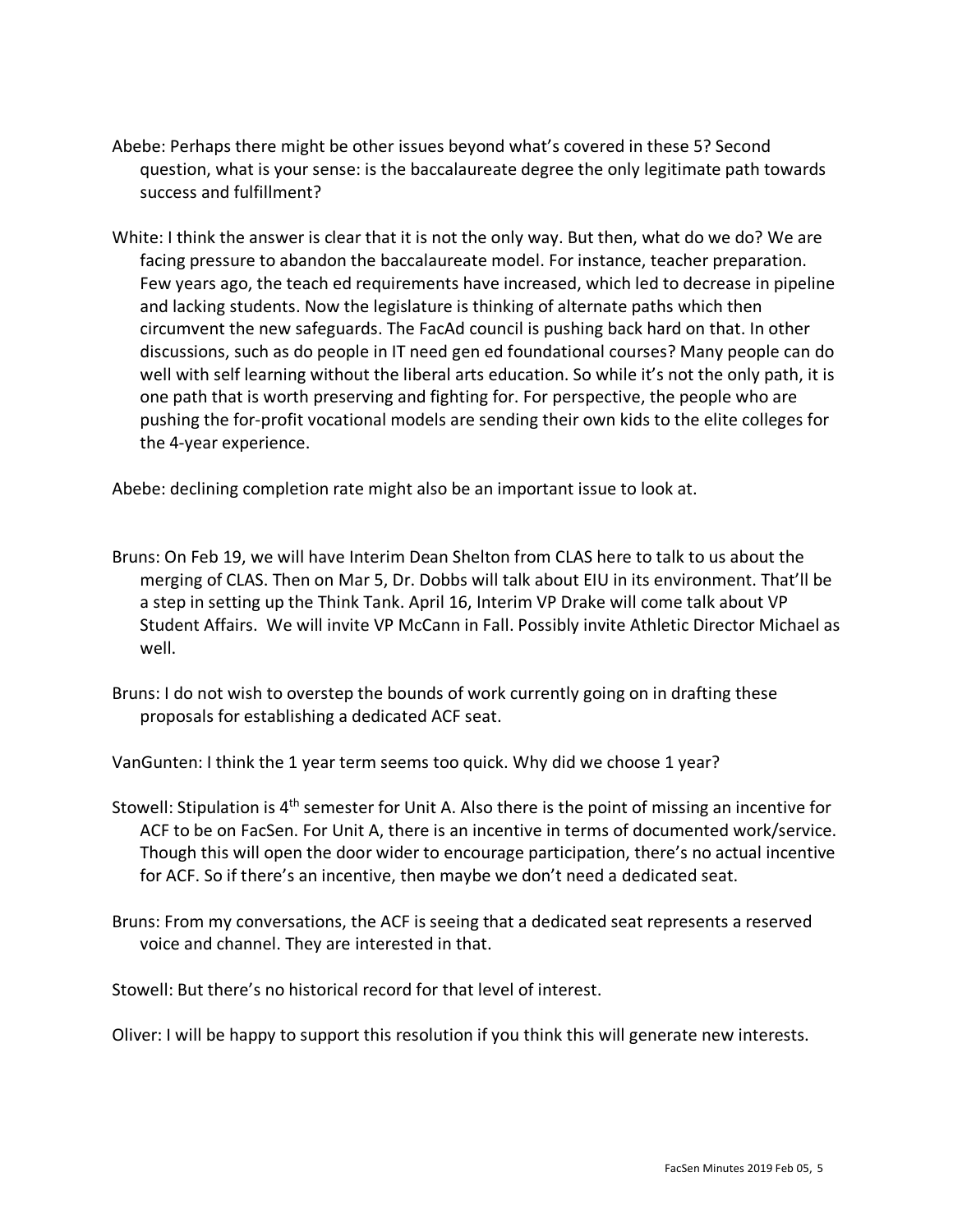- Abebe: I've heard ACF that they'll be happy to serve, so the service itself is an incentive. I am reluctant to support additional CU. If there are other incentives other than CU. We do not wish to erode certain norms of practice.
- Hung: I think there are two ways to look at this. For Unit A faculty, service is part of our contract so we do not need additional CUs assigned. For ACF, since service is not part of their contract, giving them CU for the work seems reasonable. But on the other hand, making service on FacSen something worth CU has all sorts of implications for workload assignment as well, and may in fact limit the number of people who can participate.
- VanGunten: The incentive piece may be a step ahead. If we have troubles filling that seat, then we can revisit that point.
- Bruns: Is there value to having the seat to be 1 year seat to get more participation from ACF?

Wharram: The value is for people who already know won't be here for more than year.

Oliver: To bring attention to this maybe hold a separate special election in Aug for this position?

Bruns: Some reservation that if the election is done differently than the other seats.

- Wharram: I am in favor with either 1 or 3 year term. One question is who can vote for ACF? Will only ACF get to vote for ACF representative?
- Holly: I support the 3 year model. That will reduce the number of election logistics. I think the dedicated seat is a good idea. I am not sure about the CU issue. I know it takes effort to find the time to come to the meeting and ACFs are often teaching 4/4 loads.

Wharram: The giving of CU can backfire because it means maybe overload.

Chahyadhii: Maybe we need to talk to ACFs and hear what they want.

- Shaw: I was ACF here for a few years. I feel the visibility and the dedication of a seat will have been an incentive enough for me to want to participate.
- Stowell: In this year's call for election, I have inserted the call for Unit B. If we go the dedicated seat, we can't go back, because that'd be a slap in the face. Maybe we can run it this way, and if we don't have a participant, then we can consider a dedicated seat.

Shaw: How long have we made the explicit to welcome ACF?

Stowell: The formal one is this Fall in special election.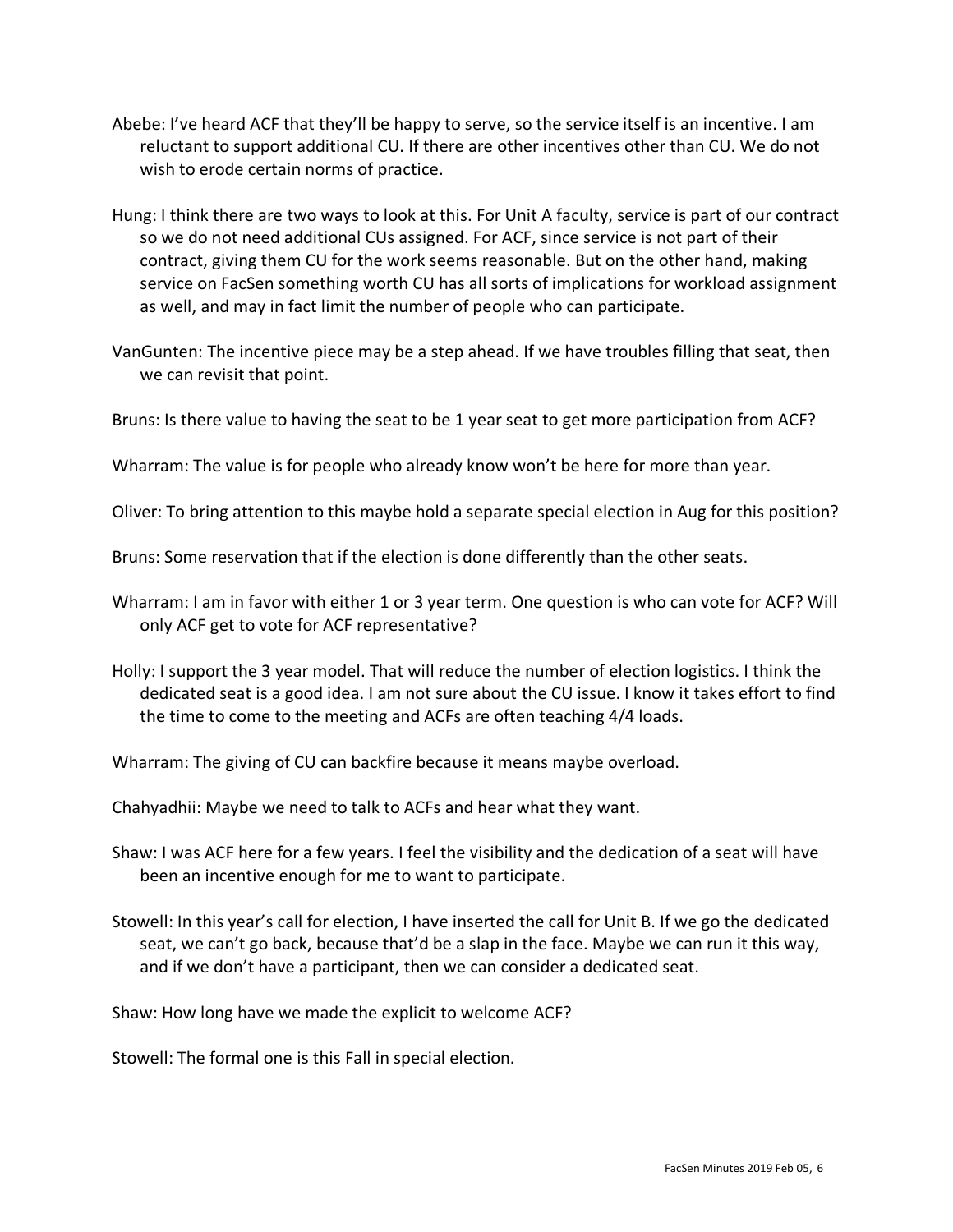- Oliver: We have enough difficulty to get Unit A to run, and there's already incentive. But in the past we haven't seen ACF participation. I am willing to support this to try it out. But I worry that in the future years we keep being unable to fill those seats. I would like to support Stowell's approach.
- Wharram: I respectfully disagree with the proposal to wait. I think the points are valid, but if we are to take actions we should do this while the topic is prominent. If we don't get participation then we will be back to square one. I think we do need to decide who is voting for that seat.
- Hung: On the point of having to eliminate the ACF seat because it is not filled. We wouldn't be eliminating the seat if CLAS seat is not filled. We would go back and find more candidates. We should treat the ACF seat the same way. Even if it does not fill in an election cycle, we will simply try again until it does fill. I agree that once we establish an ACF seat then we wouldn't go back, but not for that reason. We would not go back because we recognize the value of having an ACF voice in our council, and that importance doesn't go away just because we do not fill the seat.
- Holly: I agree with what Hung is saying. I don't think it will be difficult to eliminate if we need to. I also agree with VanGunten that the CU discussion is premature. So perhaps the focus group is not necessary.
- Stowell: I agree that the focus group is not necessary. Based on the current discussion, we'd want to change 1-year to 3-year term. We also don't need that line about specific cycles.
- Bruns: So we are modifying the term length for the ACF seat. But we're keeping the replacement procedure in case the seat is not filled.
- Hung: Shouldn't the other college-specific seats also follow this procedure?

Bruns: I believe that is already the case.

- Wharram: So what to do with eligibility to vote for this seat?
- Stowell: I am okay with allowing everyone to vote on every seat. But I know there will be faculty out there who would want to have a say in their own college. So I think we should restrict the voting for the seat to the members of the constituent.
- Wharram: Will it be a problem to implement during election? Do we need to explicitly state that?
- Stowell: It's another button on a list of criteria in formulating the election. As for the language, we can copy the language from other areas that already say that.